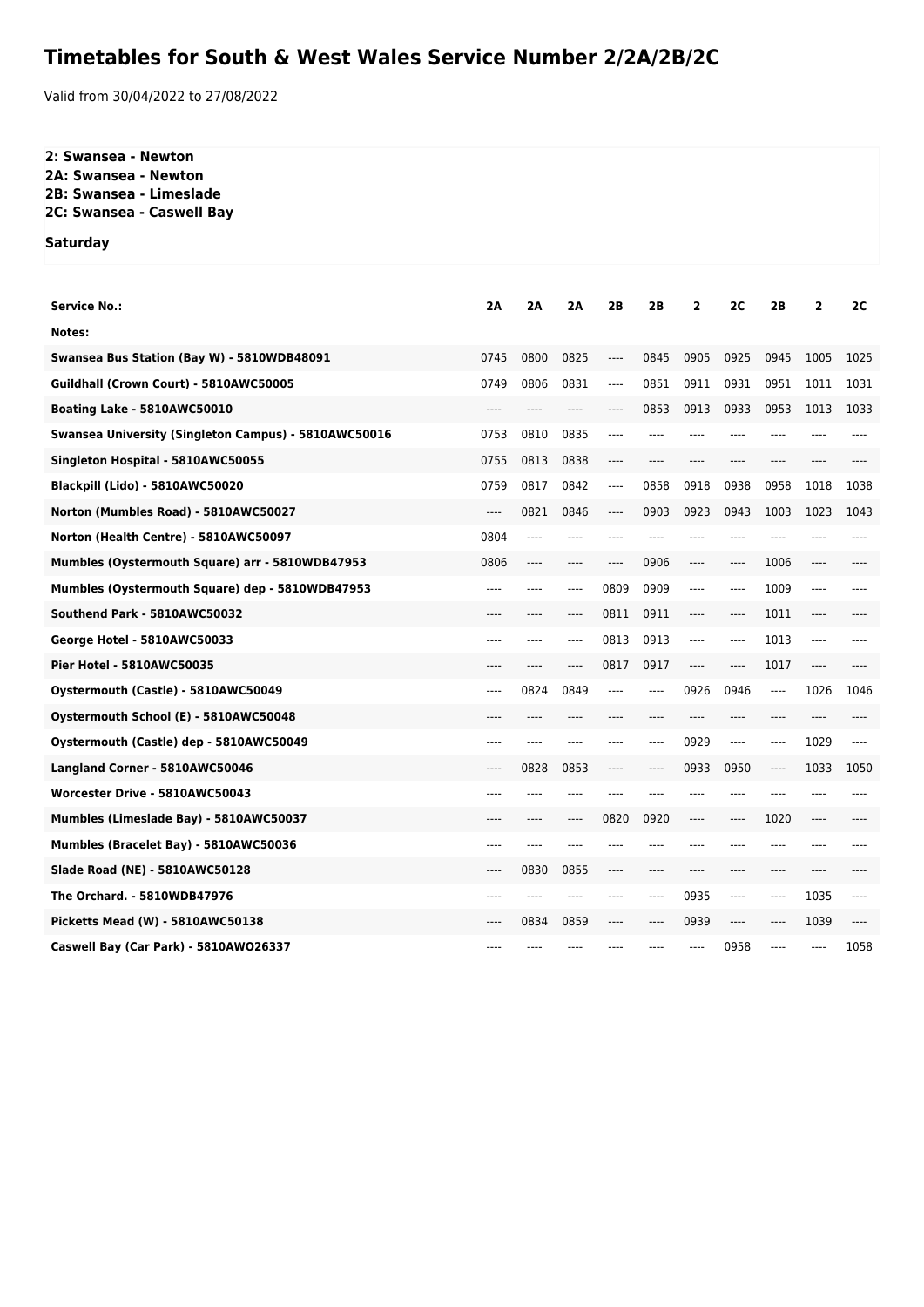| <b>Service No.:</b>                                                           | 2B    | 2        | 2C       | 2Β                           |          | 2             | 2C   | 2Β                               | 2                                                    |              | 2C           | 2В           |
|-------------------------------------------------------------------------------|-------|----------|----------|------------------------------|----------|---------------|------|----------------------------------|------------------------------------------------------|--------------|--------------|--------------|
| Notes:                                                                        |       |          |          |                              |          |               |      |                                  |                                                      |              |              |              |
| Swansea Bus Station (Bay W) - 5810WDB48091                                    | 1045  | 1105     | 1125     | 1145                         |          | 1205          | 1225 | 1245                             | 1305                                                 |              | 1325         | 1345         |
| Guildhall (Crown Court) - 5810AWC50005                                        | 1051  | 1111     | 1131     | 1151                         |          | 1211          | 1231 | 1251                             | 1311                                                 |              | 1331         | 1351         |
| Boating Lake - 5810AWC50010                                                   | 1053  | 1113     | 1133     | 1153                         |          | 1213          | 1233 | 1253                             | 1313                                                 |              | 1333         | 1353         |
| Swansea University (Singleton Campus) - 5810AWC50016                          | ----  |          |          |                              |          |               |      |                                  |                                                      |              |              |              |
| Singleton Hospital - 5810AWC50055                                             |       |          |          |                              |          |               |      |                                  |                                                      |              |              |              |
| Blackpill (Lido) - 5810AWC50020                                               | 1058  | 1118     | 1138     | 1158                         |          | 1218          | 1238 | 1258                             | 1318                                                 |              | 1338         | 1358         |
| Norton (Mumbles Road) - 5810AWC50027                                          | 1103  | 1123     | 1143     | 1203                         |          | 1223          | 1243 | 1303                             | 1323                                                 |              | 1343         | 1403         |
| Norton (Health Centre) - 5810AWC50097                                         |       |          |          |                              |          |               |      |                                  |                                                      |              |              |              |
|                                                                               |       |          |          |                              |          |               |      |                                  |                                                      |              |              |              |
| Mumbles (Oystermouth Square) arr - 5810WDB47953                               | 1106  | $\cdots$ | ----     | 1206                         |          | $---$         | ---- | 1306                             | ----                                                 |              | ----         | 1406         |
| Mumbles (Oystermouth Square) dep - 5810WDB47953                               | 1109  | ----     | ----     | 1209                         |          | $-----$       | ---- | 1309                             | $\hspace{1.5cm} \textbf{---}$                        |              | ----         | 1409         |
| Southend Park - 5810AWC50032                                                  | 1111  | ----     | ----     | 1211                         |          | ----          | ---- | 1311                             | $\hspace{0.05cm}\rule{0.7pt}{0.1ex}\hspace{0.025cm}$ |              | ----         | 1411         |
| George Hotel - 5810AWC50033                                                   | 1113  | ----     | ----     | 1213                         |          | $---$         | ---- | 1313                             | $\hspace{1.5cm} \textbf{---}$                        |              | ----         | 1413         |
| Pier Hotel - 5810AWC50035                                                     | 1117  | ----     | ----     | 1217                         |          | ----          | ---- | 1317                             | $-----$                                              |              |              | 1417         |
| Oystermouth (Castle) - 5810AWC50049                                           | $---$ | 1126     | 1146     | ----                         |          | 1226          | 1246 | $\cdots$                         | 1326                                                 |              | 1346         | ----         |
| Oystermouth School (E) - 5810AWC50048                                         | $---$ | ----     | ----     | ----                         |          |               | ---- | ----                             | $---$                                                |              | ----         |              |
| Oystermouth (Castle) dep - 5810AWC50049                                       | $---$ | 1129     | ----     | ----                         |          | 1229          | ---- | ----                             | 1329                                                 |              | ----         | ----         |
| Langland Corner - 5810AWC50046                                                | ----  | 1133     | 1150     | ----                         |          | 1233          | 1250 | ----                             | 1333                                                 |              | 1350         |              |
| Worcester Drive - 5810AWC50043                                                | ----  | ----     | ----     | ----                         |          |               | ---- | ----                             | $---$                                                |              | ----         |              |
| Mumbles (Limeslade Bay) - 5810AWC50037                                        | 1120  | ----     | ----     | 1220                         |          | ----          | ---- | 1320                             | $\hspace{1.5cm} \textbf{---}$                        |              | ----         | 1420         |
|                                                                               |       |          |          |                              |          |               |      |                                  |                                                      |              |              |              |
| Mumbles (Bracelet Bay) - 5810AWC50036                                         | ----  |          | ----     |                              |          |               |      |                                  |                                                      |              |              |              |
| Slade Road (NE) - 5810AWC50128                                                | ----  |          | ----     | ----                         |          |               |      | ----                             | $---$                                                |              | ----         |              |
| The Orchard. - 5810WDB47976                                                   | ----  | 1135     | ----     | $---$                        |          | 1235          | ---- | ----                             | 1335                                                 |              | ----         | ----         |
| Picketts Mead (W) - 5810AWC50138                                              | ----  | 1139     | $\cdots$ | ----                         |          | 1239          | ---- | ----                             | 1339                                                 |              | ----         |              |
| Caswell Bay (Car Park) - 5810AW026337                                         | ---   |          | 1158     |                              |          |               | 1258 | ----                             |                                                      |              | 1358         |              |
|                                                                               |       |          |          |                              |          |               |      |                                  |                                                      |              |              |              |
| <b>Service No.:</b>                                                           |       |          | 2        | 2C                           | 2B       |               | 2C   | 2B                               |                                                      | 2C           | 2B           |              |
| Notes:<br>Swansea Bus Station (Bay W) - 5810WDB48091                          |       |          | 1405     |                              |          |               |      |                                  |                                                      |              |              |              |
| Guildhall (Crown Court) - 5810AWC50005                                        |       |          | 1411     | 1425<br>1431                 | 1451     | 1511          | 1531 | 1445 1505 1525 1545 1605<br>1551 | 1611                                                 | 1625<br>1631 | 1645<br>1651 | 1705<br>1711 |
| Boating Lake - 5810AWC50010                                                   |       |          | 1413     | 1433                         | 1453     | 1513          | 1533 | 1553                             | 1613                                                 | 1633         | 1653         | 1713         |
| Swansea University (Singleton Campus) - 5810AWC50016                          |       |          |          |                              |          |               |      |                                  |                                                      |              |              |              |
| Singleton Hospital - 5810AWC50055                                             |       |          | ----     | ----                         |          | ----          |      | ----                             |                                                      | $---$        |              | ----         |
| Blackpill (Lido) - 5810AWC50020                                               |       |          | 1418     | 1438                         | 1458     | 1518          | 1538 | 1558                             | 1618                                                 | 1638         | 1658         | 1718         |
| Norton (Mumbles Road) - 5810AWC50027<br>Norton (Health Centre) - 5810AWC50097 |       |          | 1423     | 1443                         | 1503     | 1523          | 1543 | 1603                             | 1623                                                 | 1643         | 1703         | 1723         |
| Mumbles (Oystermouth Square) arr - 5810WDB47953                               |       |          | ----     | ----                         | 1506     | ----          | ---- | 1606                             | ----                                                 | ----         | 1706         | $---$        |
| Mumbles (Oystermouth Square) dep - 5810WDB47953                               |       |          | $---$    | ----                         | 1509     | $\sim$ $\sim$ | ---- | 1609                             | $---$                                                | $---$        | 1709         | $---$        |
| Southend Park - 5810AWC50032                                                  |       |          | ----     | ----                         | 1511     | $\cdots$      | ---- | 1611                             | ----                                                 | ----         | 1711         | ----         |
| George Hotel - 5810AWC50033                                                   |       |          |          | ----                         | 1513     | ----          | ---- | 1613                             | ----                                                 | ----         | 1713         | $---$        |
| Pier Hotel - 5810AWC50035                                                     |       |          |          | ----                         | 1517     | $---$         |      | 1617                             |                                                      |              | 1717         |              |
| Oystermouth (Castle) - 5810AWC50049                                           |       |          | 1426     | 1446                         | $\cdots$ | 1526          | 1546 | $\cdots$                         | 1626                                                 | 1646         | ----         | 1726         |
| Oystermouth School (E) - 5810AWC50048                                         |       |          | 1429     | ----<br>$\sim$ $\sim$ $\sim$ |          |               | ---- | ----                             |                                                      | $\cdots$     | ----         | 1729         |
| Oystermouth (Castle) dep - 5810AWC50049<br>Langland Corner - 5810AWC50046     |       |          | 1433     | 1450                         |          | 1529<br>1533  | 1550 | ----                             | 1629<br>1633                                         | 1650         |              | 1733         |
| Worcester Drive - 5810AWC50043                                                |       |          | $---$    | ----                         |          | ----          |      |                                  |                                                      | $---$        |              | ----         |
| Mumbles (Limeslade Bay) - 5810AWC50037                                        |       |          |          | ----                         | 1520     | ----          | ---- | 1620                             | ----                                                 | ----         | 1720         |              |
| Mumbles (Bracelet Bay) - 5810AWC50036                                         |       |          |          | ----                         |          |               |      |                                  |                                                      |              |              |              |
| Slade Road (NE) - 5810AWC50128                                                |       |          |          |                              |          |               |      |                                  |                                                      |              |              |              |
| The Orchard. - 5810WDB47976                                                   |       |          | 1435     | ----                         | ----     | 1535          | ---- | ----                             | 1635                                                 | $---$        | ----         | 1735         |
| Picketts Mead (W) - 5810AWC50138                                              |       |          | 1439     | ----                         |          | 1539          |      |                                  | 1639                                                 |              |              | 1739         |
| Caswell Bay (Car Park) - 5810AWO26337                                         |       |          | $\cdots$ | 1458                         | $---$    | ----          | 1558 | ----                             | $\cdots$                                             | 1658         | ----         | $\cdots$     |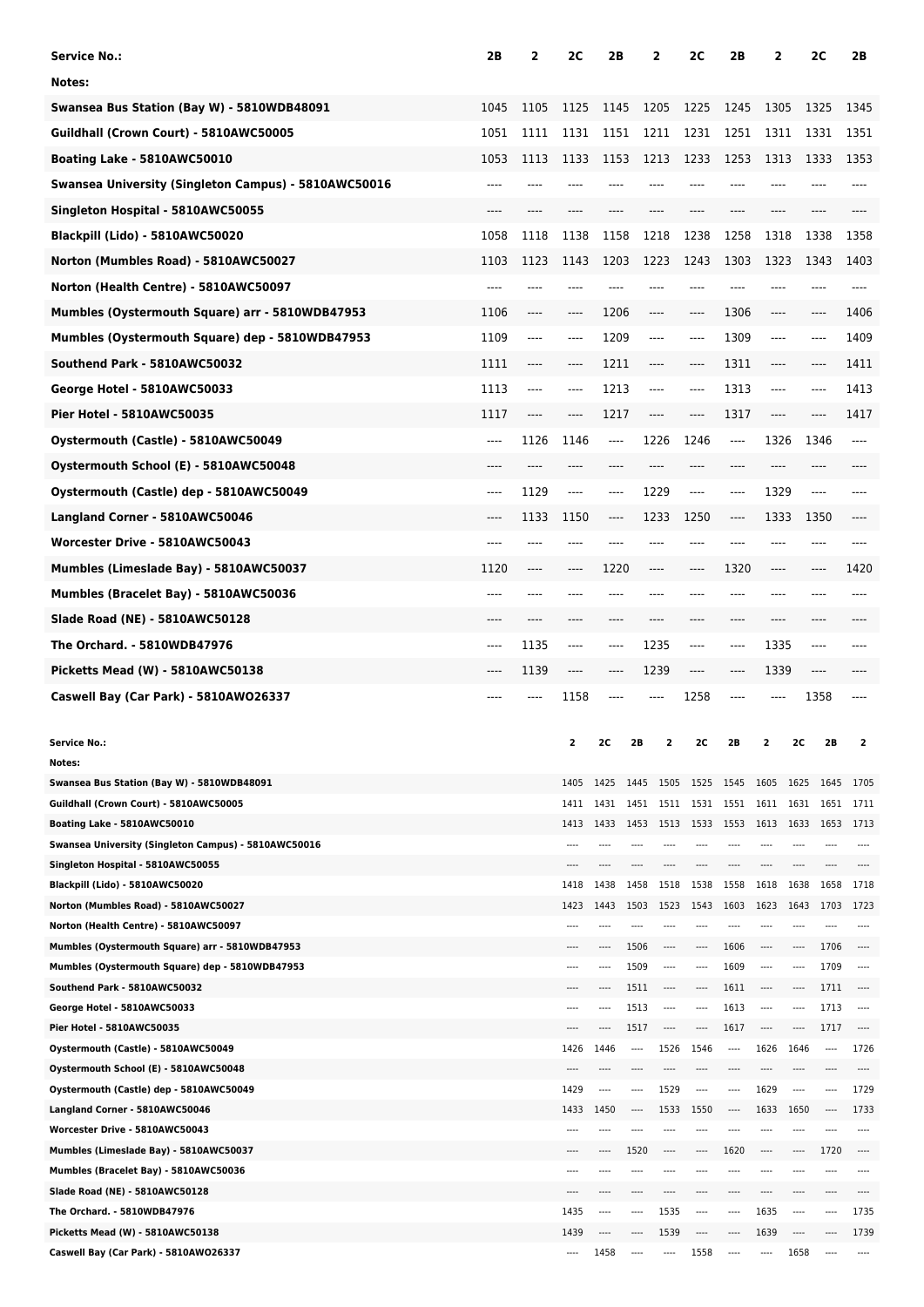| <b>Service No.:</b>                                  | 2C    | 2Β                            | 2A                            | 2Α   | 2Α   |
|------------------------------------------------------|-------|-------------------------------|-------------------------------|------|------|
| Notes:                                               |       |                               |                               |      |      |
| Swansea Bus Station (Bay W) - 5810WDB48091           | 1725  | 1745                          | 1805                          | 1835 | 1915 |
| Guildhall (Crown Court) - 5810AWC50005               | 1731  | 1751                          | 1811                          | 1839 | 1919 |
| Boating Lake - 5810AWC50010                          | 1733  | 1753                          | ----                          | ---- | ---- |
| Swansea University (Singleton Campus) - 5810AWC50016 | $---$ | $---$                         | 1815                          | 1842 | 1922 |
| Singleton Hospital - 5810AWC50055                    | ----  | ----                          | 1818                          | 1844 | 1924 |
| Blackpill (Lido) - 5810AWC50020                      | 1738  | 1758                          | 1823                          | 1848 | 1928 |
| Norton (Mumbles Road) - 5810AWC50027                 | 1743  | 1803                          | $\cdots$                      | ---- | ---- |
| Norton (Health Centre) - 5810AWC50097                | ----  | $\cdots$                      | 1828                          | 1853 | 1933 |
| Mumbles (Oystermouth Square) arr - 5810WDB47953      | ----  | 1806                          | $---$                         | 1855 | 1935 |
| Mumbles (Oystermouth Square) dep - 5810WDB47953      | ----  | 1809                          | $-----$                       | 1856 | 1936 |
| Southend Park - 5810AWC50032                         | $---$ | 1811                          | $---$                         | ---- | ---- |
| George Hotel - 5810AWC50033                          | ----  | 1813                          | $---$                         | ---- | ---- |
| Pier Hotel - 5810AWC50035                            | $---$ | 1817                          | $\cdots$                      | 1901 | 1941 |
| Oystermouth (Castle) - 5810AWC50049                  | 1746  | ----                          | 1830                          | ---- | ---- |
| Oystermouth School (E) - 5810AWC50048                | ----  | ----                          | $---$                         | ---- | ---- |
| Oystermouth (Castle) dep - 5810AWC50049              | $---$ | ----                          | 1830                          | ---- | ---- |
| Langland Corner - 5810AWC50046                       | 1750  | ----                          | 1834                          | ---- |      |
| Worcester Drive - 5810AWC50043                       | $---$ | $---$                         | $---$                         | ---- | ---- |
| Mumbles (Limeslade Bay) - 5810AWC50037               | ----  | 1820                          | $---$                         | ---- | ---- |
| Mumbles (Bracelet Bay) - 5810AWC50036                | $---$ | $---$                         | $\hspace{1.5cm} \textbf{---}$ | 1902 | 1942 |
| Slade Road (NE) - 5810AWC50128                       | ----  | $\hspace{1.5cm} \textbf{---}$ | 1837                          | ---- | ---- |
| The Orchard. - 5810WDB47976                          | ----  | ----                          | ----                          | ---- | ---- |
| Picketts Mead (W) - 5810AWC50138                     | ----  | ----                          | 1840                          | ---- |      |
| Caswell Bay (Car Park) - 5810AW026337                | 1758  | ----                          | ----                          | ---- |      |

**2: Newton - Swansea 2A: Newton - Swansea 2B: Limeslade - Swansea 2C: Caswell Bay - Swansea**

**Saturday**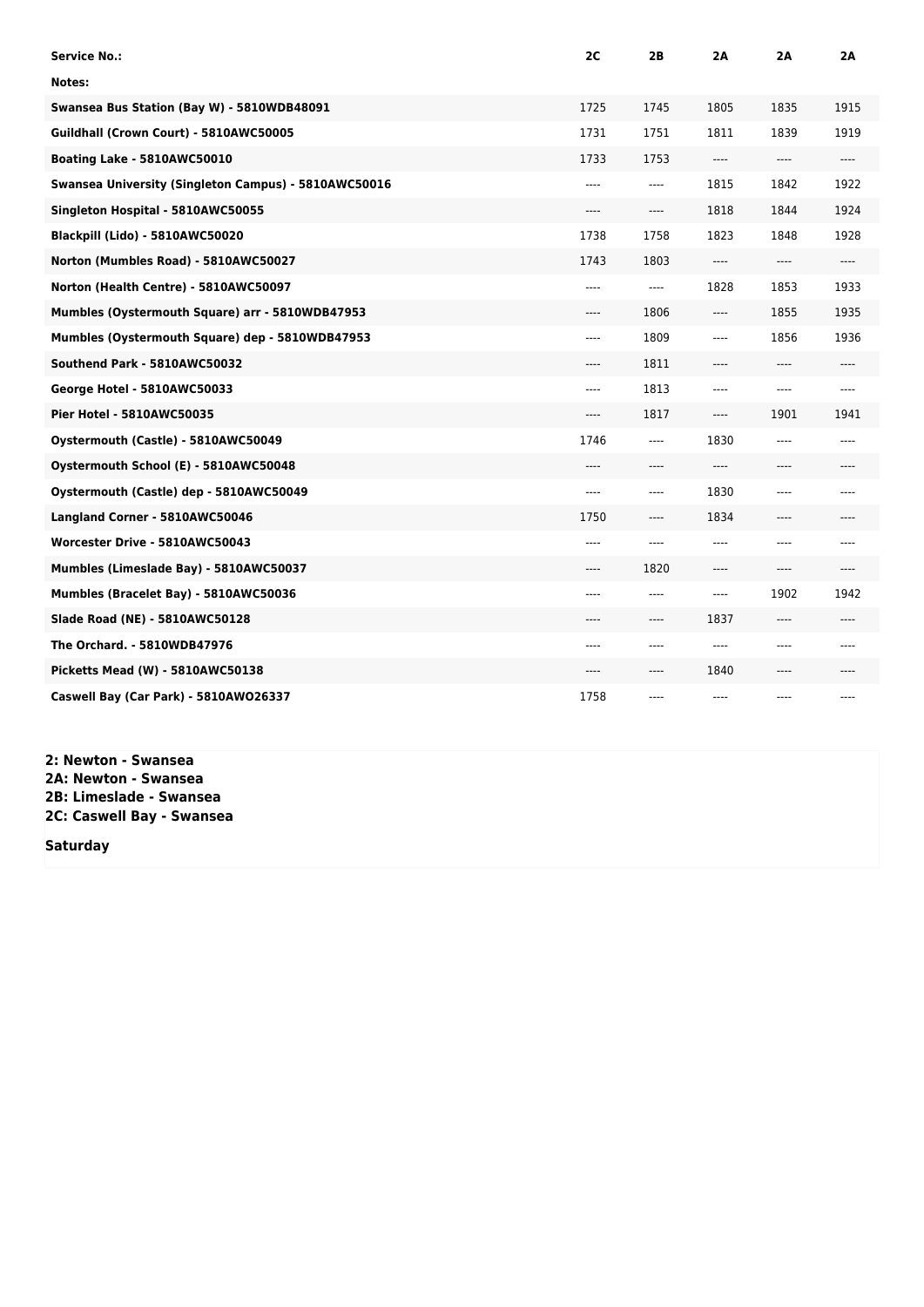| <b>Service No.:</b>                                                                | 2Α   | 2Α            | 2Β           | 2             | 2                        | 2Β           | 2            |                 | 2C           | 2Β            | 2            |
|------------------------------------------------------------------------------------|------|---------------|--------------|---------------|--------------------------|--------------|--------------|-----------------|--------------|---------------|--------------|
| Notes:                                                                             |      |               |              |               |                          |              |              |                 |              |               |              |
| Mumbles (Bracelet Bay) - 5810AWC50036                                              |      |               |              |               |                          |              |              |                 |              |               |              |
| George Hotel - 5810AWC50034                                                        | ---- | ----          | ----         |               |                          | ----         | ----         |                 | ----         | ----          |              |
| Picketts Mead (W) - 5810AWC50138                                                   | 0740 | 0800          | ----         | 0839          | 0859                     | ----         | 0939         |                 | ----         | ----          | 1039         |
|                                                                                    | 0744 |               |              |               |                          |              |              |                 |              |               |              |
| Caswell Drive - 5810AWC50134                                                       |      | 0804          | ----         | 0843          | 0903                     | ----         | 0943         |                 | ----         |               | 1043         |
| Caswell Bay (Car Park) - 5810AWO26337                                              |      | ----          |              | ----          |                          |              | ----         |                 | 0959         | ----          | ----         |
| Langland Corner - 5810AWC50045                                                     | 0748 | 0808          | ----         | 0847          | 0907                     | ----         | 0947         |                 | 1007         | ----          | 1047         |
| Mumbles (Limeslade Bay) - 5810AWC50037                                             | ---- | ----          | 0820         | ----          | ----                     | 0920         | ----         |                 | ----         | 1020          | ----         |
| Thistleboon (Worcester Drive) - 5810AWC50041                                       | ---- | ----          | 0823         | ----          | ----                     | 0923         | ----         |                 | ----         | 1023          | ----         |
| Langland Corner - 5810AWO26335                                                     | ---- | ----          | 0827         | ----          | ----                     | 0927         | ----         |                 | ----         | 1027          | ----         |
| Oystermouth School (E) - 5810AWC50048                                              | 0749 | 0809          | 0829         | 0849          | 0909                     | 0929         | 0949         |                 | 1009         | 1029          | 1049         |
| <b>Newton Road (E) - 5810AWC50050</b>                                              | ---- | ----          | 0830         | ----          | ----                     | 0930         | ----         |                 | ----         | 1030          | ----         |
| George Hotel - 5810AWC50034                                                        | ---- | ----          | ----         | ----          | ----                     | ----         | ----         |                 | ----         | ----          |              |
| Mumbles (Oystermouth Square) arr - 5810AWC50029                                    | ---- | ----          | 0831         | 0851          | 0911                     | 0931         | 0951         |                 | 1011         | 1031          | 1051         |
| Mumbles (Oystermouth Square) dep - 5810AWC50029                                    | 0750 | 0810          | 0834         | 0854          | 0914                     | 0934         | 0954         |                 | 1014         | 1034          | 1054         |
| Norton (Mumbles Road) - 5810AWC50051                                               | ---- | ----          | 0837         | 0857          | 0917                     | 0937         | 0957         |                 | 1017         | 1037          | 1057         |
|                                                                                    | 0753 | 0813          | ----         |               |                          |              |              |                 |              |               |              |
| Norton Surgery (N) - 5810AWC50098                                                  |      |               |              |               |                          |              |              |                 |              |               |              |
| Blackpill (Lido) - 5810AWC50026                                                    | 0758 | 0818          | 0842         | 0902          | 0922                     | 0942         | 1002         |                 | 1022         | 1042          | 1102         |
| Sketty Lane (NE) - 5810AWC50061                                                    | ---- | ----          | 0847         | ----          | ----                     | 0947         | ----         |                 | ----         | 1047          | ----         |
| Singleton Hospital - 5810AWC50054                                                  | 0802 | 0822          | ----         | ----          | ----                     | ----         | ----         |                 | ----         | ----          |              |
| Swansea University (Singleton Campus) - 5810WDB47878                               | 0805 | 0825          | $-- -$       | ----          |                          | ----         | ----         |                 | ----         | ----          |              |
| Swansea University (NE) - 5810AWC50011                                             | ---- | ----          | ----         | 0907          | 0927                     | ----         | 1007         |                 | 1027         | ----          | 1107         |
| Swansea (Crown Court) - 5810AWC50006                                               | 0810 | 0830          | 0849         | 0909          | 0929                     | 0949         | 1009         |                 | 1029         | 1049          | 1109         |
| Swansea Bus Station (Bay W) - 5810WDB48091                                         | 0815 | 0835          | 0855         | 0915          | 0935                     | 0955         | 1015         |                 | 1035         | 1055          | 1115         |
|                                                                                    |      |               |              |               |                          |              |              |                 |              |               |              |
|                                                                                    |      |               |              |               |                          |              |              |                 |              |               |              |
| <b>Service No.:</b>                                                                |      | 2C            | 2B           | 2             | <b>2C</b>                | 2B           | 2            | 2C              | 2B           | 2             | 2C           |
| Notes:                                                                             |      |               |              |               |                          |              |              |                 |              |               |              |
| Mumbles (Bracelet Bay) - 5810AWC50036                                              |      |               |              |               | ----                     |              |              |                 |              |               |              |
| George Hotel - 5810AWC50034                                                        |      | ----          | ----         | ----          | ----                     | $- - - -$    | ----         | ----            | ----         | ----          |              |
| Picketts Mead (W) - 5810AWC50138                                                   |      | $- - - -$     | ----         | 1139          | $^{***}$                 | ----         | 1239         | $\cdots$        | ----         | 1339          | $---$        |
| Caswell Drive - 5810AWC50134                                                       |      | $---$         | ----         | 1143          | $\overline{\phantom{a}}$ | ----         | 1243         | ----            | ----         | 1343          | $\cdots$     |
| Caswell Bay (Car Park) - 5810AW026337                                              |      | 1059          | ----         | ----          | 1159                     | ----         | ----         | 1259            | ----         | ----          | 1359         |
| Langland Corner - 5810AWC50045                                                     |      | 1107          | ----         | 1147          | 1207                     | ----         | 1247         | 1307            | ----         | 1347          | 1407         |
| Mumbles (Limeslade Bay) - 5810AWC50037                                             |      | ----<br>$---$ | 1120         | ----<br>$---$ | ----<br>$\cdots$         | 1220         | ----         | ----<br>$-----$ | 1320         | ----<br>$---$ | $---$        |
| Thistleboon (Worcester Drive) - 5810AWC50041                                       |      |               | 1123<br>1127 | ----          | ----                     | 1223<br>1227 | ----         | ----            | 1323<br>1327 | ----          |              |
| Langland Corner - 5810AWO26335<br>Oystermouth School (E) - 5810AWC50048            |      | 1109          | 1129         | 1149          | 1209                     | 1229         | 1249         | 1309            | 1329         | 1349          | 1409         |
| <b>Newton Road (E) - 5810AWC50050</b>                                              |      |               | 1130         | ----          | ----                     | 1230         |              | ----            | 1330         | ----          |              |
| George Hotel - 5810AWC50034                                                        |      | ----          | ----         |               | ----                     |              |              | ----            |              | ----          | ----         |
| Mumbles (Oystermouth Square) arr - 5810AWC50029                                    |      | 1111          | 1131         | 1151          | 1211                     | 1231         | 1251         | 1311            | 1331         | 1351          | 1411         |
| Mumbles (Oystermouth Square) dep - 5810AWC50029                                    |      | 1114          | 1134         | 1154          | 1214                     | 1234         | 1254         | 1314            | 1334         | 1354          | 1414         |
| Norton (Mumbles Road) - 5810AWC50051                                               |      | 1117          | 1137         | 1157          | 1217                     | 1237         | 1257         | 1317            | 1337         | 1357          | 1417         |
| Norton Surgery (N) - 5810AWC50098                                                  |      |               |              | ----          | ----                     |              |              |                 |              | ----          |              |
| Blackpill (Lido) - 5810AWC50026                                                    |      | 1122          | 1142         | 1202          | 1222                     | 1242         | 1302         | 1322            | 1342         | 1402          | 1422         |
| <b>Sketty Lane (NE) - 5810AWC50061</b>                                             |      | $---$         | 1147         | ----          | ----                     | 1247         |              | ----            | 1347         | ----          |              |
| Singleton Hospital - 5810AWC50054                                                  |      |               | ----         |               | ----                     | ----         |              | ----            |              | ----          |              |
| Swansea University (Singleton Campus) - 5810WDB47878                               |      | $- - - -$     | ----         |               | ----                     |              |              |                 |              | ----          |              |
| Swansea University (NE) - 5810AWC50011                                             |      | 1127          | ----         | 1207          | 1227                     | ----         | 1307         | 1327            | ----         | 1407          | 1427         |
| Swansea (Crown Court) - 5810AWC50006<br>Swansea Bus Station (Bay W) - 5810WDB48091 |      | 1129<br>1135  | 1149<br>1155 | 1209<br>1215  | 1229<br>1235             | 1249<br>1255 | 1309<br>1315 | 1329<br>1335    | 1349<br>1355 | 1409<br>1415  | 1429<br>1435 |